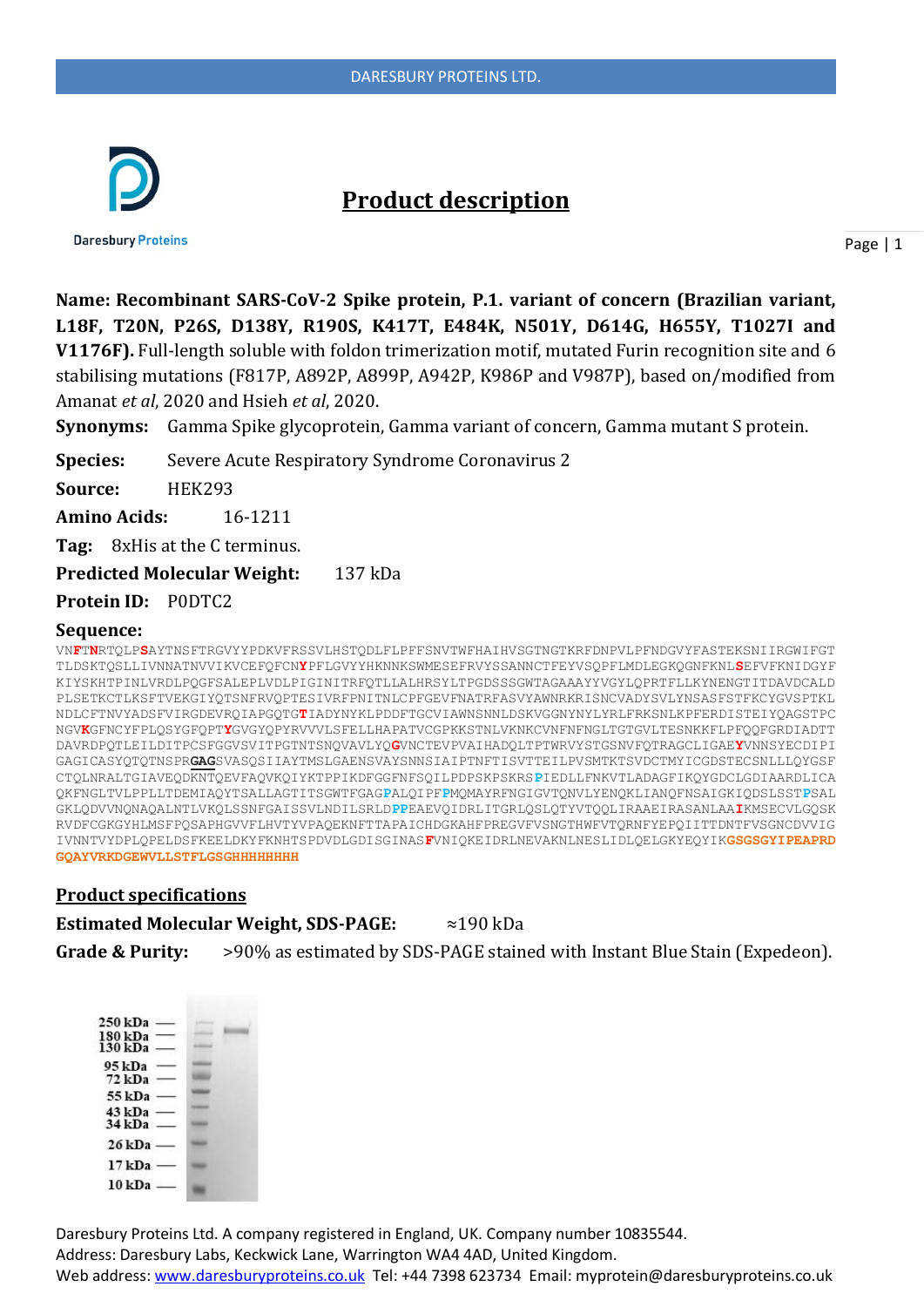Endotoxins: Less than 0.1 ng/µg (1 IEU/µg), as measured by LAL method. **Formulation:** PBS 20% Glycerol

#### **Shipping**

Product is shipped either on dry or wet ice or frozen gel packs. Upon receipt, store at -20°C to -70°C.

Page | 2

### **Product application and Storage**

**Storage:** The protein should be stored at -20°C to -70°C preferably in small aliquots to avoid repeated freeze-thaw cycles.

**Stability:** At least 12 months at -20°C to -70°C and at least 1 month at 2°C to 8°C.

**Application Note: For research purposes only. Not for use in humans.**

## **Functional data**

Binding curve of anti-Cov-19&SARS S glycoprotein antibody IgG CR3022 (Absolute Antibody, Ab01680-10.0) to the trimeric Spike P.1, Gamma variant:



# **Background Information**

The first reports of atypical pneumonia in China were announced at the very end of 2019, in the city of Wuhan, Hubei province. Its cause was identified in January 2020 as a novel β-CoV (1), named SARS-CoV-2, which started spreading very quickly causing a global pandemic COVID-19.

Spike protein attaches the virion to the cell membrane by interacting with host receptor, initiating the infection. Binding to human ACE2 receptor and internalization of the virus into the endosomes of the host cell induces conformational changes in the Spike glycoprotein (2, 3). The protein forms a trimer *in vivo* mediating receptor binding and membrane fusion (4). It has been demonstrated by Florian Krammer's group that certain mutations and the inclusion of trimerization motif can stabilize recombinant Spike protein (5, 6).

The original Wuhan strain of the virus has become quickly replaced by its more transmissible variant, mainly determined by a single amino acid point mutation D614G (7). A novel SARS-CoV-2 variant, P.1, known as Brazilian variant, originated in the Amazonas state of Brazil and started spreading quickly in adjacent countries as well as the USA (8,9). **References:**

Daresbury Proteins Ltd. A company registered in England, UK. Company number 10835544. Address: Daresbury Labs, Keckwick Lane, Warrington WA4 4AD, United Kingdom. Web address[: www.daresburyproteins.co.uk](http://www.daresburyproteins.co.uk/) Tel: +44 7398 623734 Email: myprotein@daresburyproteins.co.uk